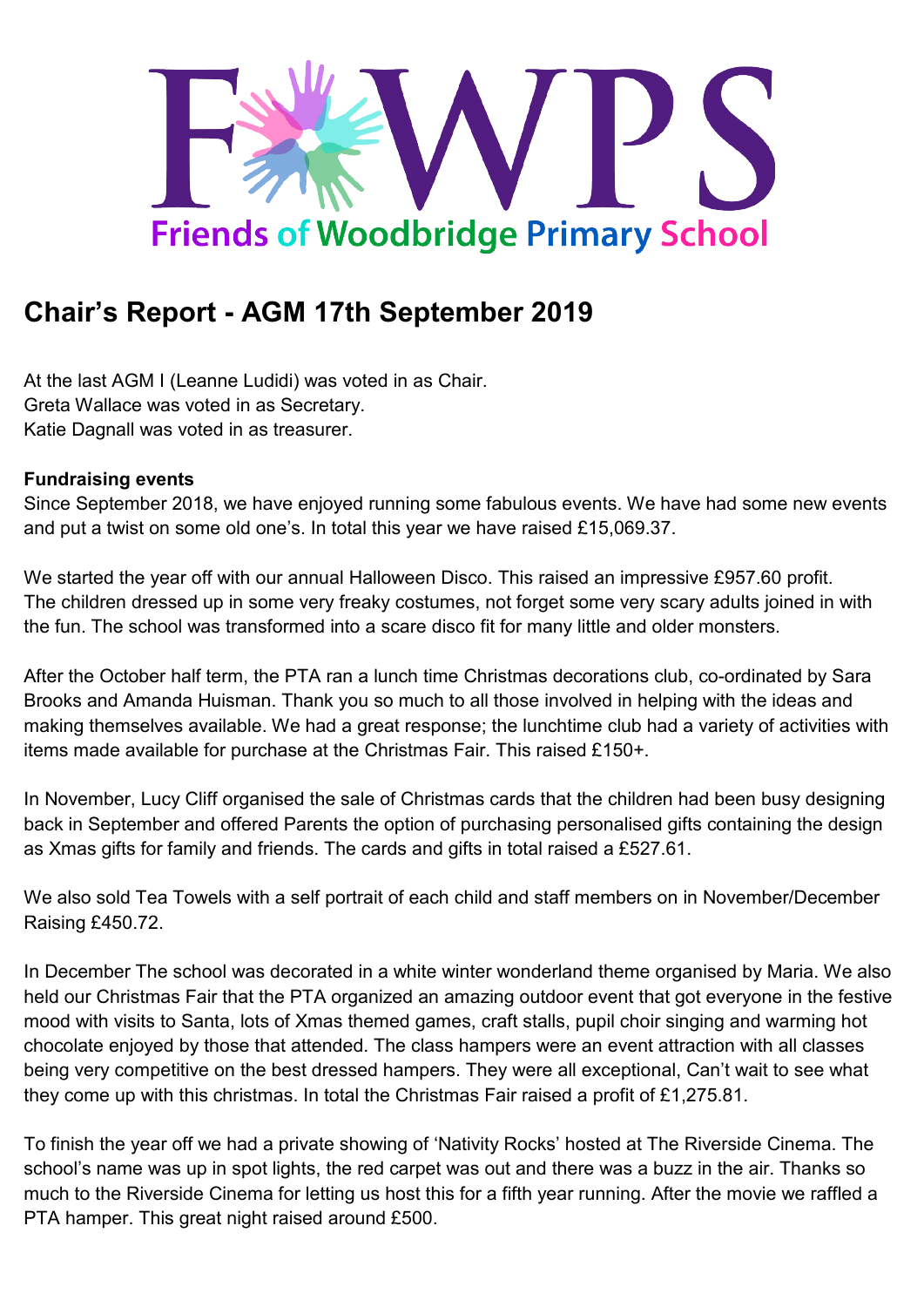To start 2019 off we organized our very first Dance-a-thon held in January. OMG!!!! The children absolutely loved it. F1 and F2 started dancing at 9:30am, with two classes taking it in turn doing 30 minutes each. It finished with years 4 and 6 at 3pm the dancing never stopped. We also had a visit from the East Anglian who covered this event and we appeared in the newspaper and Mr Krisson was interviewed on the BBC Radio. We raised a staggering £2,554.

In March we held a joint event for the first time, which had an amazing turn out. Each class brought in an Easter themed item for our Easter hampers which we managed to make up 9 very generous hampers that was raffled off at our Easter bingo. This had a massive turn out, we even had to pinch tables and chairs from the year 1 classroom. Everyone had a lot of fun. This event raised £710.69.

The quiz night was meant to be held in May but unfortunately had to be canceled due to not having much interest. We hope to have a better outcome next year.

During the last term, Sara and Lucy ran 'Ice Pop Friday', for 20p the Children could buy an ice pop after school on a Friday to cool them down on their journey home from school. This was a popular event which helped boost the overall fundraising amount with £254.49.

The big event of the year was Woodbridge Primary School's very own summer festival. Sara has an impressive mind for detail when it comes to games. The Summer Fair always delivers a great atmosphere, entertainment and a full day of activity for family and friends of Woodbridge Primary School. The tug of war was enjoyed by all but unfortunately for the first time in many years the children lost. We had the honor of having the appearance from the suffolk fire and rescue service, which was a big hit with the children. Mr Krisson drew in the crowds with queues circling the playing field as he placed his head in the stocks for wet sponges to be hurled towards him with nowhere to run. Many thanks to richard haugh and richard who done amazing setting up the pa systems and the interval music. Massive thanks to kate smith for singing at the festival and getting another teacher and pupils from Farlingaye high School involved. The raffle made a whopping £635, many thanks to all who donated prizes we truly are grateful. We raised £2,522.27.

In July we saw Mr krisson and mrs Brierley's skydive. Welldone to the pair of you we are grateful to have such an amazing headteacher and TA at our school. They raised an amazing £2,523.83.

The Dad's from the 3 Woodbridge schools put together a cricket match between the schools. Families pay to take part in the event, with the players paying fines for various reasons during the matches. This is the fourth year this has taken place with the event contributing £95 for each school PTA.

Throughout the year, Sara Brooks did a fabulous job in keeping the social media updated via facebook with upcoming events in addition to promoting fundraising ideas such as Easy fundraising, an online cashback scheme. This year Easy fundraising contribution was £170.44.

The lovely Heather Williams has been running an honesty stall this year. Which has been getting great support from all the parents. All proceeds from this has been put into the allotment area within school to get children learning how to grow their own produce.

Thanks to everyone, committee members, parents, family, friends and staff for helping us have another phenomenal year of fundraising.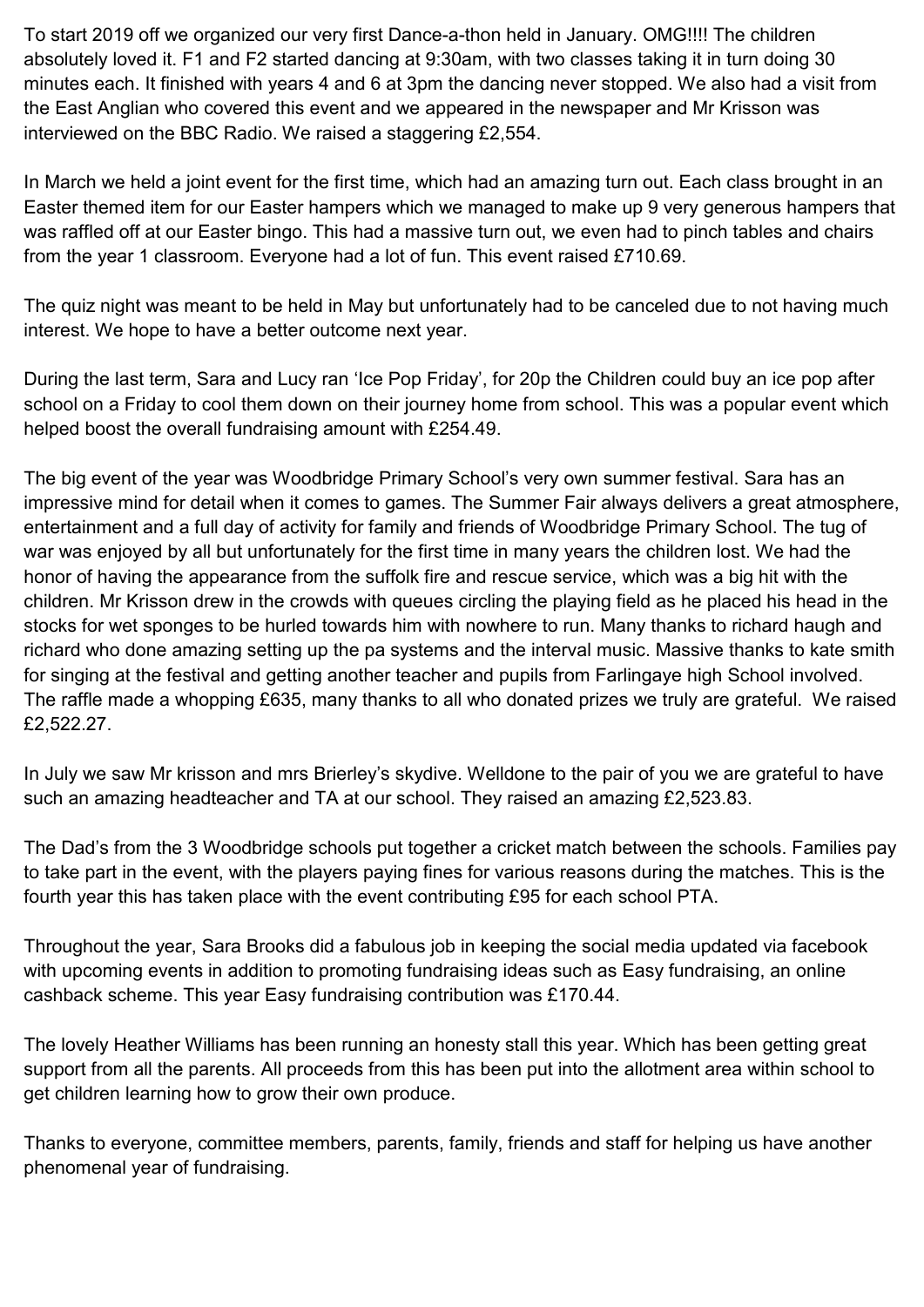**How the money has been spent** (In addition to the Class Money, £25 per class per term)

| Foundation 1&2    | Coach to Jimmy's Farm<br>Space rocket and figures, mothers day tea,<br>Space pod, cash register, fish, strawberries,<br>Clay, stay and play<br>Thank you gift for Litchfields       |
|-------------------|-------------------------------------------------------------------------------------------------------------------------------------------------------------------------------------|
| Year 1            | <b>Coach to Africa Alive</b><br>Learning mat<br>Pens and paper                                                                                                                      |
| Year <sub>2</sub> | Coach to Suffolk Punch<br>Caterpillars                                                                                                                                              |
| Year <sub>3</sub> | Coach to Ipswich museum<br>Stationery                                                                                                                                               |
| Year <sub>4</sub> | Coach to colchester castle<br>Christmas cookie jar<br>Easter nest<br>Cooking items                                                                                                  |
| Year <sub>5</sub> | African Adventure contribution<br>Coach to Waldringfield Boatyard<br>French cafe items                                                                                              |
| Year <sub>6</sub> | Archery, Derbyshire<br>Coach to Hands on Heritage<br>Contribution to leavers do<br>1 way coach to Snape maltings                                                                    |
| Whole school      | Interactive screens for each class from F2 to Yr6<br>Squash for christmas dinner<br>Easter eggs<br>Christmas trees and crackers<br>Ice pops for sports day<br>James Campbell author |

## **Newsletters**

We have produced 2 newsletters in the last academic year.

#### **Meetings**

We have regular meetings over the year. We tend to plan meetings before events, one will be a planning meeting, generally a few weeks before the event, and then generally a meeting will be planned just before the event to check we've got everything in hand! We generally have the meetings on a Tuesday/Wednesday afternoon in the staff room, we have had one evening meeting it a local pub.